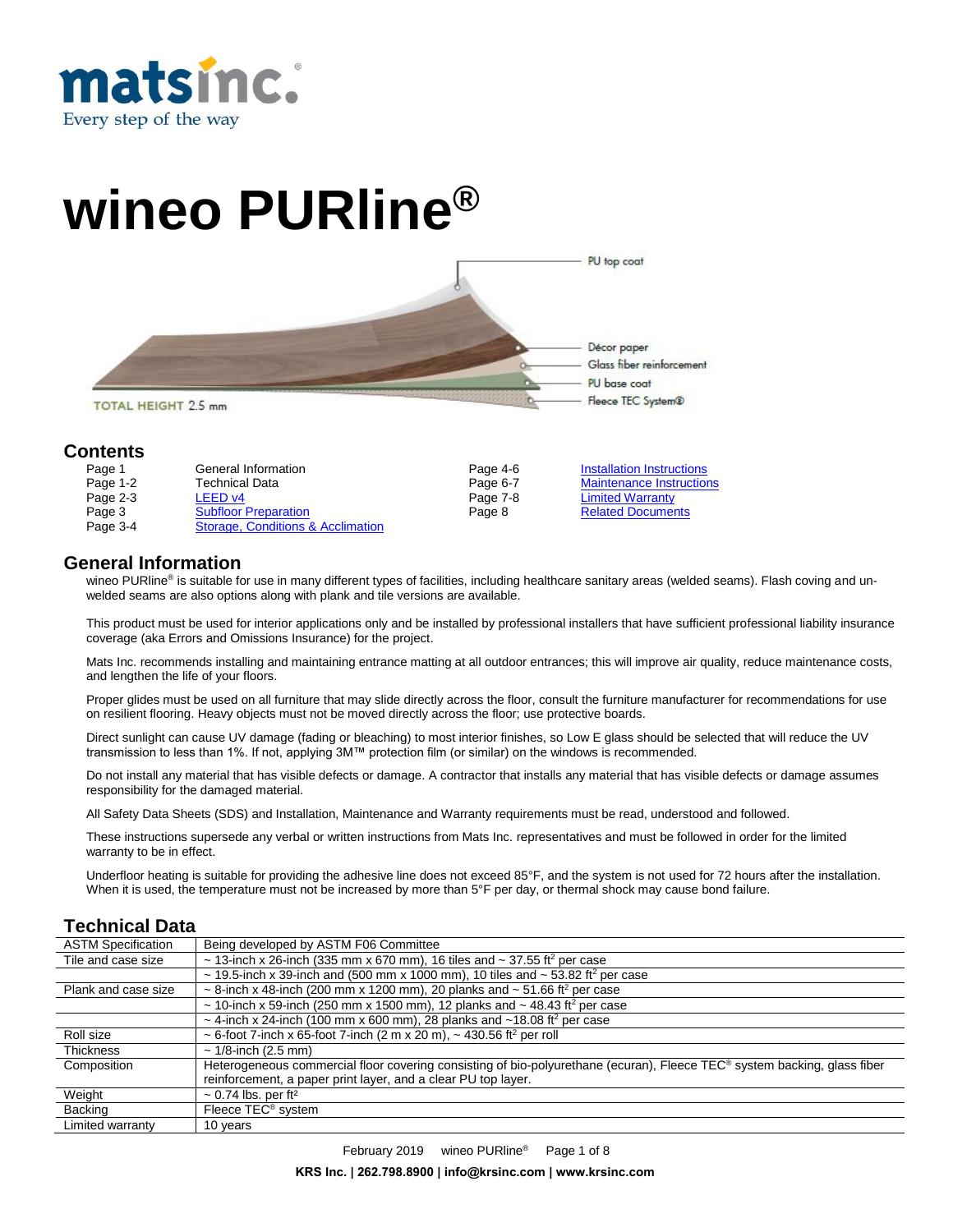

| Performance             | <b>Test Method</b> | <b>Requirement</b>                     | Result                                                              |
|-------------------------|--------------------|----------------------------------------|---------------------------------------------------------------------|
| Flammability            | ASTM E648          | $> 0.45$ w/cm <sup>2</sup> for Class 1 | Class 1                                                             |
| Smoke density           | ASTM E662          | $\leq 450$                             | $\leq 450$                                                          |
| Slip resistance         | ASTM D2047         | None                                   | 0.92 (not suitable for ramps)                                       |
| Fungi growth            | ASTM G21           | None                                   | No growth                                                           |
| Static load             | ASTM F970          | None                                   | 0.002-inch (250 lbs.) & 0.005-inch (1450 lbs.) residual indentation |
| Color stability - heat  | <b>ASTM F1514</b>  | None                                   | $\triangle$ (Delta) E < 0.1                                         |
| Color stability - light | <b>ASTM F1515</b>  | None                                   | $\triangle$ (Delta) E < 0.1                                         |
| Sound transmission      | <b>ASTM E2179</b>  | None                                   | $\triangle$ (Delta) IIC 7 & IIC 35                                  |
|                         | <b>ASTM E1007</b>  | None                                   | AIIC 51 with Underfloor QC and 8-inch concrete slab                 |
| Dimensional stability   | <b>ASTM F2199</b>  | None                                   | $< 0.2\%$                                                           |
| Chemical resistance     | <b>ASTM 925</b>    | None                                   | Exceeds standard specifications                                     |
| Antistatic behavior     | AATCC 134          | None                                   | Maximum Average 3.1 kV negative                                     |
| Squareness deviation    | <b>ASTM F2421</b>  | None                                   | $\leq$ 0.005-inch (planks and tiles)                                |

| Adhesive            | <b>Moisture Limits</b> | <b>Application Method</b> | Coverage                                                                             |
|---------------------|------------------------|---------------------------|--------------------------------------------------------------------------------------|
| MI 2500 Sprav       | $\leq$ 95% RH          | Sprav can                 | <b>Planks or Tiles: 125 foot<sup>2</sup> &amp; Rolls: 105 foot<sup>2</sup> / can</b> |
| Perma-Bond (porous  | $\leq$ 90% RH          | 1/16" x 1/16" x 1/16" "   | $\sim$ 150-175 foot <sup>2</sup> / gallon                                            |
| substrate required) |                        | square notched (FCA)      |                                                                                      |

Tested following the protocol of ASTM F2170, the results must not exceed the published limits. Replace all worn trowels (every 4 gallons) to ensure proper spread rate; do not re-notch. Check the expiration date of the adhesive, if expired, do not use.

It may not be the flooring contractor's responsibility to conduct moisture testing. It is, however, the flooring contractor's responsibility to make sure these tests have been conducted and that the results are acceptable prior to installation. Testing should be performed by an International Concrete Repair Institute (ICRI) certified technician; please visit http://www.icri.org.

All on or below grade concrete subfloors must also have a confirmed effective vapor retarder pre-installed underneath that meets the requirements of ASTM E1745. If not, then use a moisture mitigation system that conforms to ASTM F3010. This system must be applied following the manufacturer's written instructions.

#### **Sustainability wineo PURline® Certification MI 2500 Spray Adhesive Perma-Bond Adhesive**

Cradle to Cradle Certified™ FloorScore® FloorScore® FloorScore® FloorScore® FloorScore® FloorScore® FloorScore® FloorScore® FloorScore® FloorScore® FloorScore® FloorScore® CDPH / EHLB FloorScore® CDPH / EHLB CDPH / EHLB Blue Angel CA 01350 CA 01350 M1 Certification **SCAQMD Rule 1168 – Adhesives** SCAQMD Rule 1168 – Adhesives SCAQMD Rule 1168 – Adhesives EPD (Environmental Product Declaration) TVOC between  $0.5 - 5.0$  mg/m<sup>2</sup> TVOC between  $0.5 - 5.0$  mg/m<sup>2</sup> HPD (Health Product Declaration) TUV Profi Cert TVOC between  $0.5 - 5.0$  mg/m<sup>2</sup> CDPH / EHLB CA 01350

## **Also complies with the threshold of:**

MVV TB Annex 8 / ABG AgBB Belgian VOC Regulation BREEAM Exemplary Level Austrian Eco Label UZ 56



## <span id="page-1-0"></span>**LEED v4**

Many finishing products have the potential to contribute points to LEED v4. However, the credits can only be gained when calculating the combined performance of all the products used on a particular LEED project; therefore no single product can guarantee you will obtain LEED v4 credits. wineo PURline® may contribute to the following LEED credits (points), the following is based on LEED NCv4:

- v4 MRp2: Material and Resources Construction & demolition waste management planning: The tiles or planks reduce waste from the installation process, reducing waste in landfills. Made from recyclable material and / or is a reusable product, reducing waste in landfills and is Cradle to Cradle CertifiedTM.
- v4 MRc1: Material and Resources Building life-cycle impact reduction: Option 3. Building and material reuse. This product is Cradle to Cradle Certified™ and can be reused or salvaged from off-site or on-site as a percentage of the surface area. Note: Materials contributing toward this credit may not contribute toward MRc3.
- v4 MRc2: Material and Resources Building product disclosure and optimization, environmental product declarations: Option 1. Environmental product declaration (EPD) is available.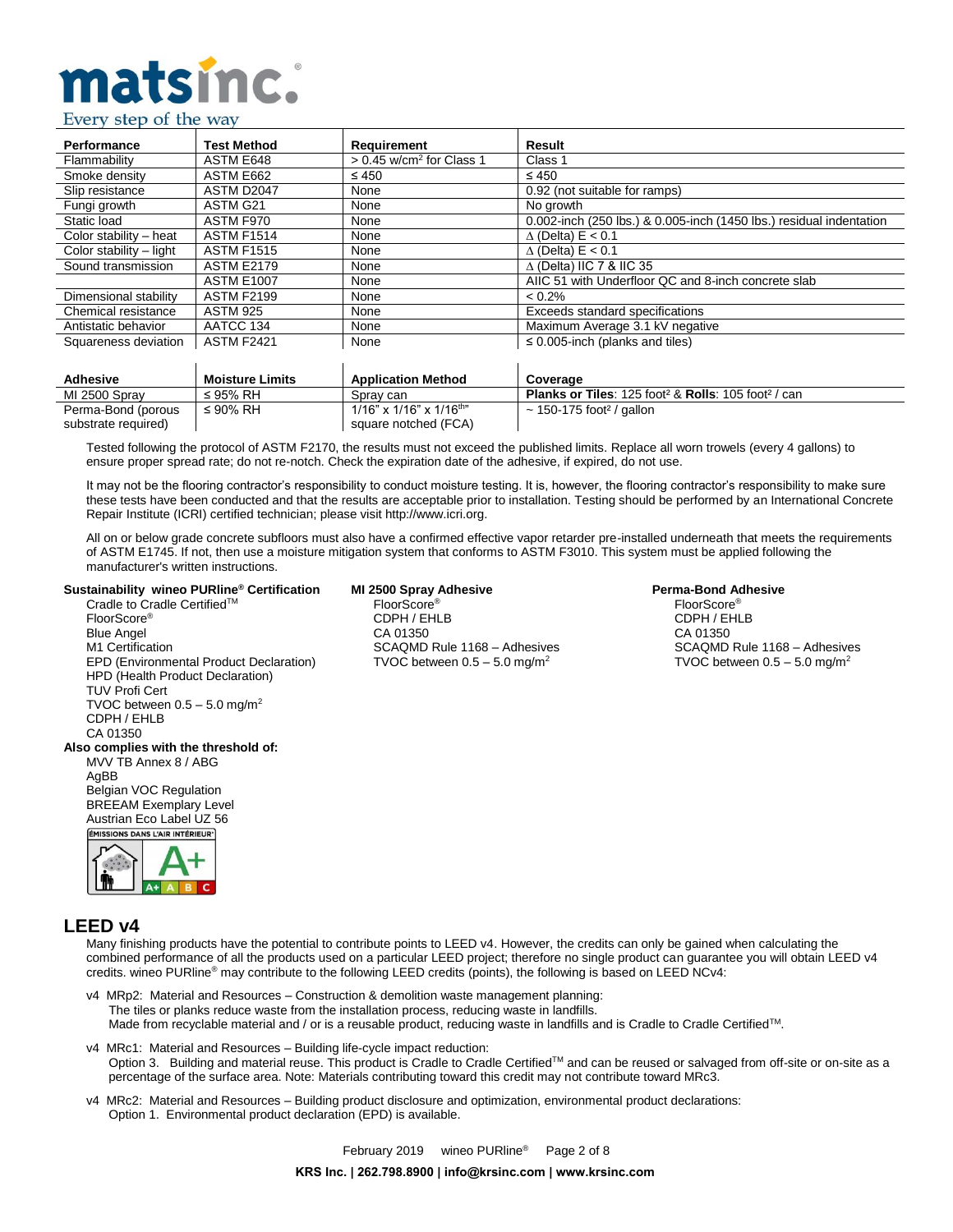

v4 MRc4: Material and Resources – Building product disclosure and optimization: Option 1. Material ingredient reporting. Health Product Declaration (HPD).

#### v4 EQc2: Indoor Environmental Quality – Low emitting materials:

Option 1 (Flooring). General emissions evaluation. Verified third party Cradle to Cradle Certified™, FloorScore® Gold, Blue Angel, TUV Profi Cert, and M1 certificate are available.

Option 1 (Adhesives). Verified third-party FloorScore® certificates for MI 2500 Spray Adhesive and Perma-Bond Adhesive are available. Option 2. Budget Calculation Method.

## <span id="page-2-0"></span>**Subfloor Preparation**

Document every process of the testing, preparation and installation with video or photographs.

#### Warning

The Occupational Safety and Health Administration (OSHA) has exposure limits for people exposed to respirable crystalline silica; these limits must be followed. All local, state and federal regulations must be followed, this includes but is not limited to the removal of in-place asbestos containing material. Do not install over a chemically abated subfloor, contact the technical department first.

#### Concrete Subfloors

Unless stated otherwise, follow the requirements of ASTM F710. If the subfloor has standing water, hydrostatic pressure, ASR, or if a chemical adhesive remover has been used, do not install; contact the Technical Department.

The substrate must also be smooth (ridge-free) with a flatness tolerance of ≤ 3/16-inch over 10-foot maximum plane variation and if required, smooth using a commercial grade (≥ 3000 psi.) suitable leveling underlayment or skim coat with a suitable patching compound. Follow the manufacturer's written instructions and limitations which must also meet the moisture requirements / test results for the project including allowing sufficient time to dry / cure.

#### Porosity

When using Perma-Bond Adhesive, the substrate must be porous. Test for porosity according to ASTM F3191, the water droplet must be absorbed into the concrete within 5 minutes to be considered porous. Diamond grinding (or similar) to make the concrete surface porous is acceptable. Alternatively, any leveler or patch used must be at least 1/8<sup>th</sup>-inch thick to be considered porous.

#### On & Below Grade

All on and below grade concrete slabs must have a confirmed and effective vapor retarder installed directly underneath the slab that meets the requirements of ASTM E1745. If this cannot be confirmed, then use an appropriate moisture mitigation system.

#### Moisture Mitigation System

If the moisture test results are too high, making the surface porous and allowing it to dry to an acceptable level is recommended. If that is not possible, then we recommend only moisture mitigation systems that conform to ASTM F3010, which must be applied following the manufacturer's written instructions.

Other products like floating or bonded membranes are available; these are not covered by our limited warranty. Only adhesives suitable for nonporous substrates must be used over such membranes and Mats Inc. will only provide a one-year product defect warranty unless it is a recommended Mats Inc. product.

#### Joints & Cracks

Do not install over any expansion or moving joints as any subfloor movement may cause installation failure. Use a suitable industry standard expansion joint assembly system, as required.

#### Gypsum Subfloors

Unless stated otherwise, all Gypsum subfloors must be prepared in accordance with ASTM F2678. The gypsum products must be installed following the manufacturer's written installation instructions including any requirements for priming. The substrate must be smooth (ridge-free) with a minimum flatness and gradient tolerance of ≤ 3/16-inch over 10-foot.

#### Wooden Subfloors

Unless stated otherwise all wooden subfloors must be prepared in accordance with ASTM F1482. The substrate must be clean (without contaminates), dry (≤ 8% moisture content).

Wood floors must be double layer construction with a minimum total thickness of 1-inch. The subfloor must be rigid, free from movement, and have at least 18-inches of well-ventilated air space below. Sleepers must not be directly in contact with concrete or earth, and the ground beneath the subfloor must be covered by a suitable vapor retarder. Do not install directly over Masonite™, Lauan, fire retardant, particle or chipboard. The substrate must also be smooth (ridge-free) with a minimum flatness and gradient tolerance of ≤ 3/16-inch over 10-foot.

#### All Other Subfloors

For all other subfloor/substrates, please contact the Technical Department before proceeding.

## <span id="page-2-1"></span>**Storage, Conditions & Acclimatization**

#### Storage

Rolls may be shipped laying down. If shipped in this manner, place them in an upright position on a clean, flat, solid surface in an interior, climate controlled space. The area must be secure and fully enclosed from the weather. Never store the rolls laying down or outdoor.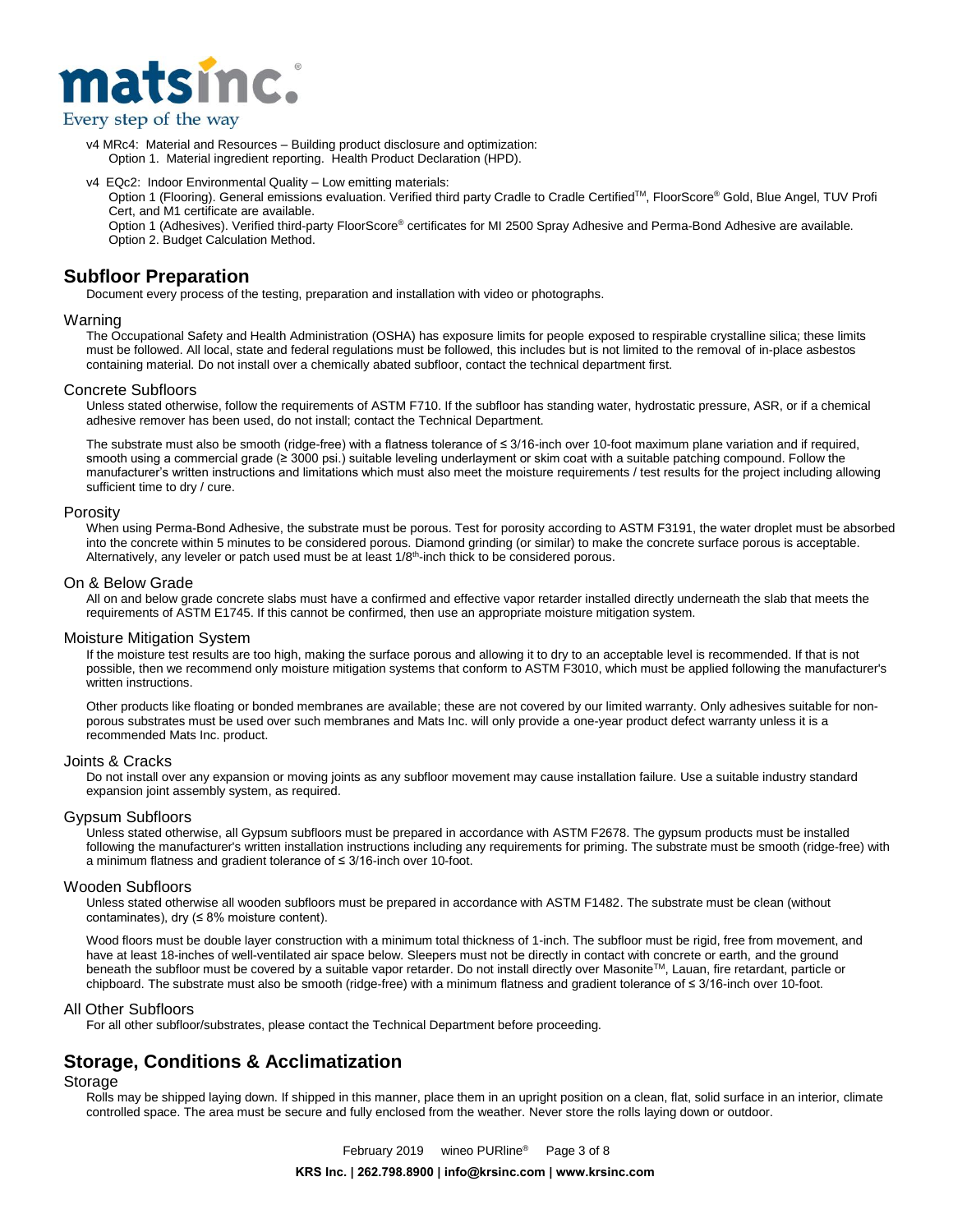

Planks and Tiles must be stored flat and neat (without overhanging). If appropriate, they can be left on the transport pallet. Never store outdoor.

Caution should be used in the moving and lifting of rolls. Allow for appropriate equipment and manpower to safely move materials. Work safe and always follow the relevant safety procedures.

#### **Conditions**

The conditions of the project and on-site storage area must be at a constant  $(\pm 5^{\circ}F)$  service temperature, that is also between 68°F and 80°F with ambient relative humidity between 35% - 65% for at least 48 hours before acclimatization begins and for 72 hours after installation. The substrate must also be at least 5°F above the dew point.

#### Acclimatization

**Rolls:** All rolls must be unwrapped, cut to the required lengths and placed in the correct conditions, onto the prepared substrate for a minimum of 2 hours to acclimate properly, before the application of adhesive. During that time, it is allowed to cut the seams as detailed in the installation section.

**Plank & Tiles**: The boxes must be stored flat (without stacking) in the correct conditions, for at least 8 hours before installation, to acclimate properly.

Windows etc. where sunlight may shine onto the subfloor, must be covered for 2 hours prior, during, and for 72 hours after installation using blinds, cardboard or similar.

## <span id="page-3-0"></span>**Installation Instructions**

#### Required Tools

**Flooring:** Personal protective equipment (PPE) – Hepa filtered vacuum – 3M® Easy Trap Duster – tape measure – adhesive trowel and spare blades, 1/16-inch square notched (FCA) – cork board – straight edge – pencil – string line – utility knife with blades – scribing tool – thermohygrometer – 100-lb. three section roller – Infrared thermometer – Wolff GreenCut (rolls) – guillotine cutter (tile/planks) – camera phone.

**Welding:** Hot air welding gun with 5 mm round speed nozzle – automatic grooving machine with a new 3.5mm blade – Mozart trimming tool.

#### Layout

Follow the detailed layout drawings provided or agreed upon by the designer, architect or end user. Calculate and mark out your start lines using a string line, straight edge, and pencil.

All sheet installations must be installed in alternating directions as shown below; pattern matching is not required for wineo PURline®; however, the wood designs must be lined up properly.

| ٠ | ۰ |
|---|---|
|   |   |

#### Rolls

First, ensure the area is clean and dust free using a Hepa filtered vacuum. Dry-lay (without adhesive) the flooring in the correct positions (alternating direction) following you start lines while lapping up the wall at each end and overlapping the seams by at least 1-inch. Allow 2 hours for the flooring to acclimate, during this time we recommend to scribe or cut-in the sides to a snug fit.

For all final or finish cuts, first partially cut through the flooring (approximately halfway through) using a straight or concave bladed utility knife, then with a second pass finish the cut using a hook blade. This process will avoid fracturing the edge.

For the seams, trim off the top edge at each seam (about ½ inch) using an edge trimmer like the "WOLFF GreenCut" (highly recommended) or similar and then trace cut the lower sheet again using a "WOLFF GreenCut" or similar, resulting in a snug fit (without compression fitting the seams).

Once the sheets are in position, trimmed and acclimated, remove all trash (offcuts) and carefully pull back approximately half of each sheet (on top of itself) to expose the substrate. Apply the selected adhesive as detailed below. When placing the sheets into the adhesive make sure the seams are not compressed, they must be flush. Only if the seams are to be heat welded is a slight gap permitted (utility blade thickness).

#### Tiles and Planks

After marking your start lines using a straight edge and pencil, ensure the area is clean and dust free using a Hepa filtered vacuum. Apply the adhesive only to a workable area of flooring at a time following the application instructions, then continue the installation making all cuts as you go with either a guillotine cutter or utility knife, one section at a time until completed.

#### Flash Coving

This product may be flash coved, and pre-formed corners are available at the time of ordering the flooring. Please discuss with Mats Inc. Technical Specialist prior to installation. Do not use the "Butterfly" method.

#### Option A – MI 2500 Spray Adhesive

**95% RH** is the maximum allowable moisture content for concrete subfloors when tested following the protocol of ASTM F2170.

February 2019 wineo PURline® Page 4 of 8 **KRS Inc. | 262.798.8900 | info@krsinc.com | www.krsinc.com**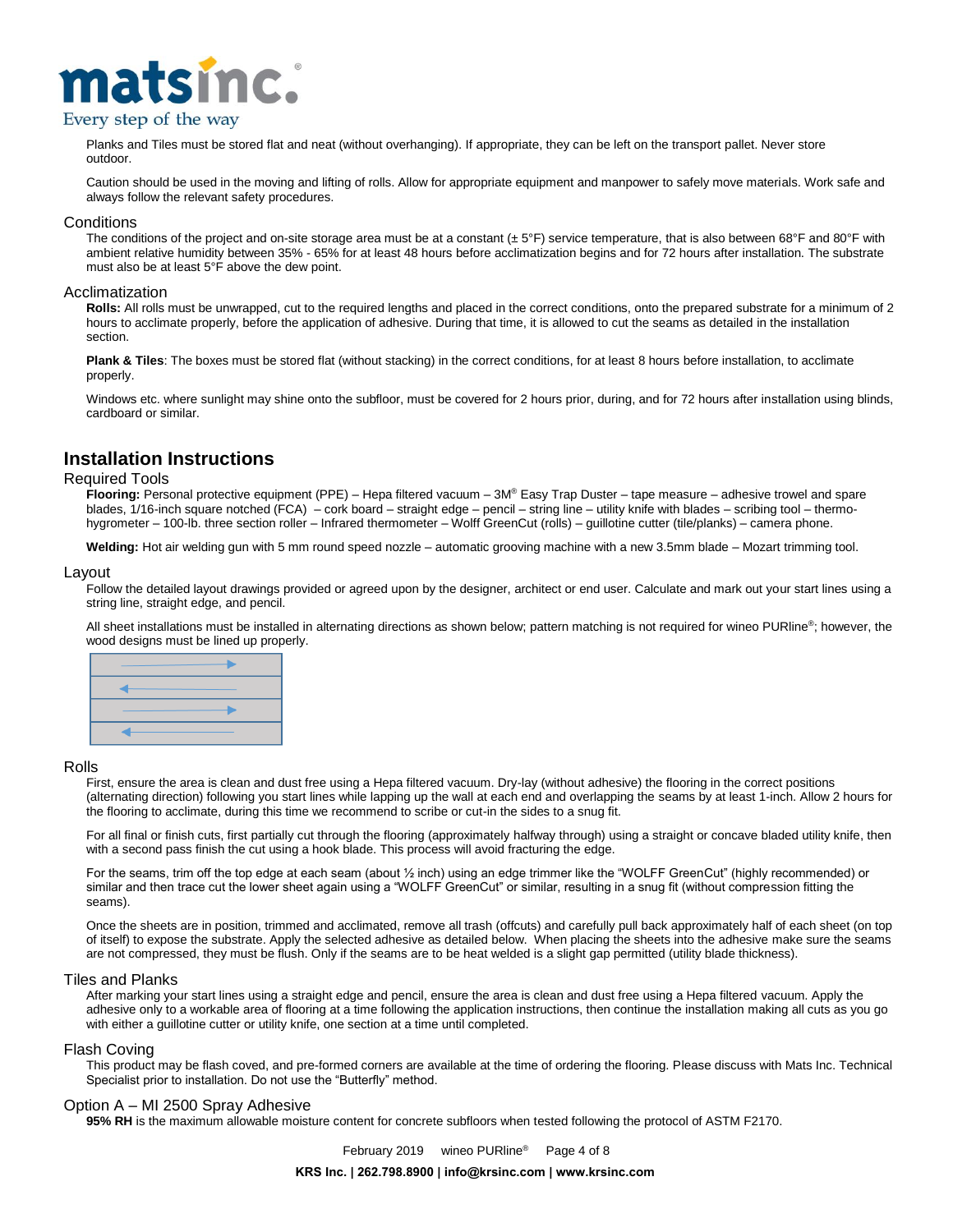

Mark out the floor (pencil) into ~ 125 square foot sections, for sheets installations, mark out the location of all seams. Clean the substrate again using a flat mop and "3M® Easy Trap Duster sheets", or similar. Wipe your hand across the substrate, if dust is transferred then repeat or wash the floor until it is clean.

Shake the aerosol cans well before use. Protect from overspray using a spray shield, cardboard or similar. Spray the adhesive 20-30 inches from the substrate while walking from right to left. The adhesive should spray out in a white mist and fall like snow, with the following spray pattern.

Apply MI 2500 Spray Adhesive, at ~ 125 square foot / can, however, all sheet flooring requires twice as much adhesive to both the perimeter and underneath all seams.



Do not crouch when applying the adhesive. Insufficient adhesive can result in an installation failure and void the warranty.

Wait 10-20 minutes for adhesive to be dry-to-the-touch before installing the flooring. There should be no transfer of adhesive to finger. The flooring must be installed within 2 hours. Do not allow the adhesive to over-dry, become contaminated with dust or similar.

Carefully position the flooring (without trapping air) correctly, making sure all seams are tightly butted, without pressure fitting. Roll the floor slowly using a three-section 100-lb. roller in both directions, (width then length) to remove any air pockets and ensure adhesive transfer. Repeat these steps for the remainder of the floor.

Immediately remove any overspray of the adhesive using a clean damp cloth; if fully cured then use 70% Isopropyl alcohol.

#### Option B – Perma-Bond Adhesive

**90% RH** is the maximum allowable moisture content for concrete subfloors when tested following the protocol of ASTM F2170.

Do not use Perma-Bond over any non-porous substrate.

Apply Perma-Bond Adhesive using a 1/16-inch x 1/16-inch x 1/16-inch square-notched trowel (FCA). The adhesive must be applied holding the trowel at an angle of approximately 60° to the prepared substrate without voids or puddles. Do not make any sharp turns with the trowel to avoid an uneven application of the adhesive. Replace all worn trowels (every 4 gallons) to ensure proper spread rate; do not re-notch.

After approximately 20-30 minutes of open time (depending on site conditions), carefully re-lay the flooring, without trapping air, into its correct position. Do not pressure fit the seams; they should simply be flush. Use a cork board to remove all air pockets. Roll the floor slowly using a three-section 100-lb roller in both directions (width then length) to ensure adhesive transfer. Remove any adhesive from the surface using a clean damp cloth. Repeat these steps for the remainder of the floor. Once finished, roll the entire floor again, until no longer required.

#### Heat Welding Process

Only when required, typically for sterile or wet areas, wineo PURline® sheet flooring seams must be heat welded using the heat weld method according to ASTM F1516. Practice on scrap material (bonded to a substrate) before welding the actual floor to become familiar with the products. Test the strength by tugging at the welding rod, which should break before pulling away from the flooring.

Heat welding is not permitted until the adhesive is cured sufficiently. MI 2500 Spray Adhesive must have least one (1) hour, and Perma-Bond Adhesive must have at least twelve (12) hours cure time, before heat welding.it

Mechanically groove the joint open with an electric groover to a depth of 2mm and ~ 3.5mm wide. Ensure the groove is equal on both sides and the blade is not worn. All dust and debris must be removed from the prepared groove.

Weld using a hot air welding gun set to 842°F (450°C) and a 5 mm weld rod speed. Recommended steady speed is approximately 8 ft. per minute however that may need adjusting by the installer. It is important to make sure that the "wash" is present on both sides of the applied welding rod. Make sure the nozzle is directly over the gap and not leaning over to one side.

February 2019 wineo PURline® Page 5 of 8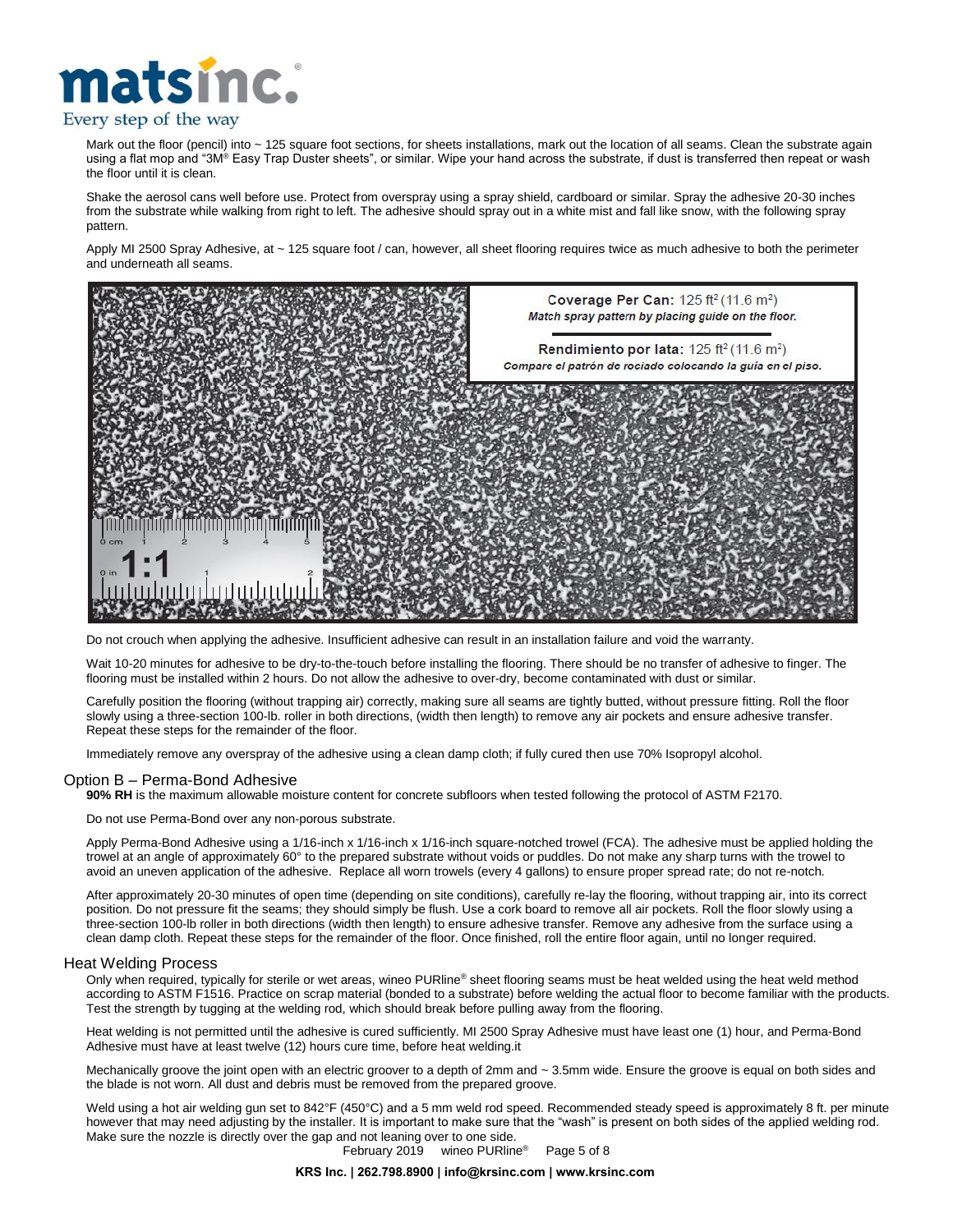

Weld approximately 15-foot at a time, as the first trim needs to be completed while the welding rod is still warm using a Mozart trimming knife with the 0.7 mm spacer claw. Another option is to have a second person perform the first trimming before the welding rod cools.

**Trimming:** After another fifteen minutes to allow the welding rod to fully cool, use the Mozart without the spacer claw to finish trimming the remainder of the weld. The finished weld must be smooth, glazed and on the same plane as the flooring.

**Note:** Glazing must be performed on wineo PURline® heat weld after cooling and the final trim. This is achieved by using a hot weld gun and melting the surface of the trimmed weld rod (until glossy) and allowing it to cool. During this process do not touch the flooring or weld with the hot nozzle to avoid any damage.

#### Finish Installation

Clean up all debris, take photographs and if required, protect the flooring from traffic and have the end user or representative sign a "Job Completion Ticket".

## <span id="page-5-0"></span>**Maintenance Instructions**

#### **Precautions**

Do not perform any wet maintenance procedures for 72 hours after the installation to allow the adhesive to cure. Always post "wet floor" signs and/or "caution tape" when wet maintenance is going to be performed. Prohibit foot traffic until the floor is completely dry. Remove all metal objects prior to wetting the flooring. Follow facility's Standard Operating Procedures (SOP).

Do not use dust mops treated with oils or silicones, acetone, strong alkaline cleaning agents, scouring powder, strong solvents, or abrasive cleaning pads, as these can damage the product.

wineo PURline<sup>®</sup> does not require waxing, buffing, or stripping. There is no need to apply any type of floor finish.

#### Initial Cleaning (after installation)

Dust mop or vacuum the floor to remove dirt or grit. This is the single most important maintenance activity for preserving the appearance and performance of the floor and is typically the most overlooked and omitted.

Wet mop the entire floor using a suitable neutral cleaning solution like Diversey Profi or similar. Allow the solution a dwell time of approximately 5 minutes. Scrub the flooring using a suitable auto-scrubbing machine or floor scrubber (~ 175 RPM) with a red pad. For small areas, a soft nylon broom and wet vacuum may also be used. Wet vacuum up the soiled solution. Rinse with clean water. Remove using a wet vacuum, and allow the floor to dry.

#### Chewing Gum Removal

Remove chewing gum with a gum removing spotter. If a solvent is used for removing gum, immediately rinse the floor with clean water and allow to dry.

#### Daily Cleaning

Dust mop or vacuum the floor to remove dirt or grit and follow one of the following options:

- Damp mop using a flat microfiber mop and a suitable neutral cleaning solution like Diversey Profi or similar. Change the microfiber head as often as required (each patient room), and allow the floor to dry prior to use.
- B. Steam clean the floor using a suitable steam cleaner and microfiber pads and distilled water (Daimer KleenJet Mega 1000CVP and Telescopic Vapor Steam Mop, or similar). This is an ideal method for patient and small rooms. Allow the floor to dry prior to use.

Change the microfiber head often as required (each patient room) and do not allow the steam to stay stationary on the flooring for more than 5 seconds.

C. Large or heavily trafficked areas should use a suitable auto-scrubbing machine or floor scrubber (~ 175 RPM) with a red pad and a suitable neutral cleaning solution like Diversey Profi or similar. Scrub and wet vacuum up the soiled solution. Rinse with clean water. Remove using a wet vacuum, and allow the floor to dry prior to use.

#### Deep Cleaning

This may be required when your routine cleaning is not meeting your expectations. Dust mop or vacuum the floor to remove dirt or grit.

Wet mop the entire floor using a suitable neutral cleaning solution like Diversey Profi or similar. Allow the solution a dwell time of approximately 5 minutes. Scrub the floor using a suitable auto-scrubbing machine or floor scrubber (~ 175 RPM) with a red pad. For small areas, a medium nylon broom and wet vacuum may also be used. Scrub and remove the soiled solution using a wet vacuum. Rinse with clean water. Remove using a wet vacuum, and allow the floor to dry prior to use.

#### Sterile Areas (OR's, etc.)

Perform the following maintenance between surgeries and prior to using the OR:

Remove all litter from the floor, and place into waste containers. Damp mop the floor using an EPA-registered disinfectant cleaner, and allow the floor to dry prior to use (check with SOP).

Mopping with microfiber mops is preferred as it promotes better dirt removal.

**Note:** Disinfectant cleaners leave a residue behind that can lead to stickiness, especially if over applied and must be removed to avoid it building up. "Daily Cleaning" is required at least weekly using a suitable auto-scrubbing machine or floor scrubber (~ 175 RPM) with a red pad and a suitable neutral cleaning solution like Diversey Profi or similar. Scrub and wet vacuum up the soiled solution. Allow the floor to dry. Damp mop the floor using an EPA-registered disinfectant cleaner, and allow the floor to dry prior to use (check with SOP).

> February 2019 wineo PURline® Page 6 of 8

#### **KRS Inc. | 262.798.8900 | info@krsinc.com | www.krsinc.com**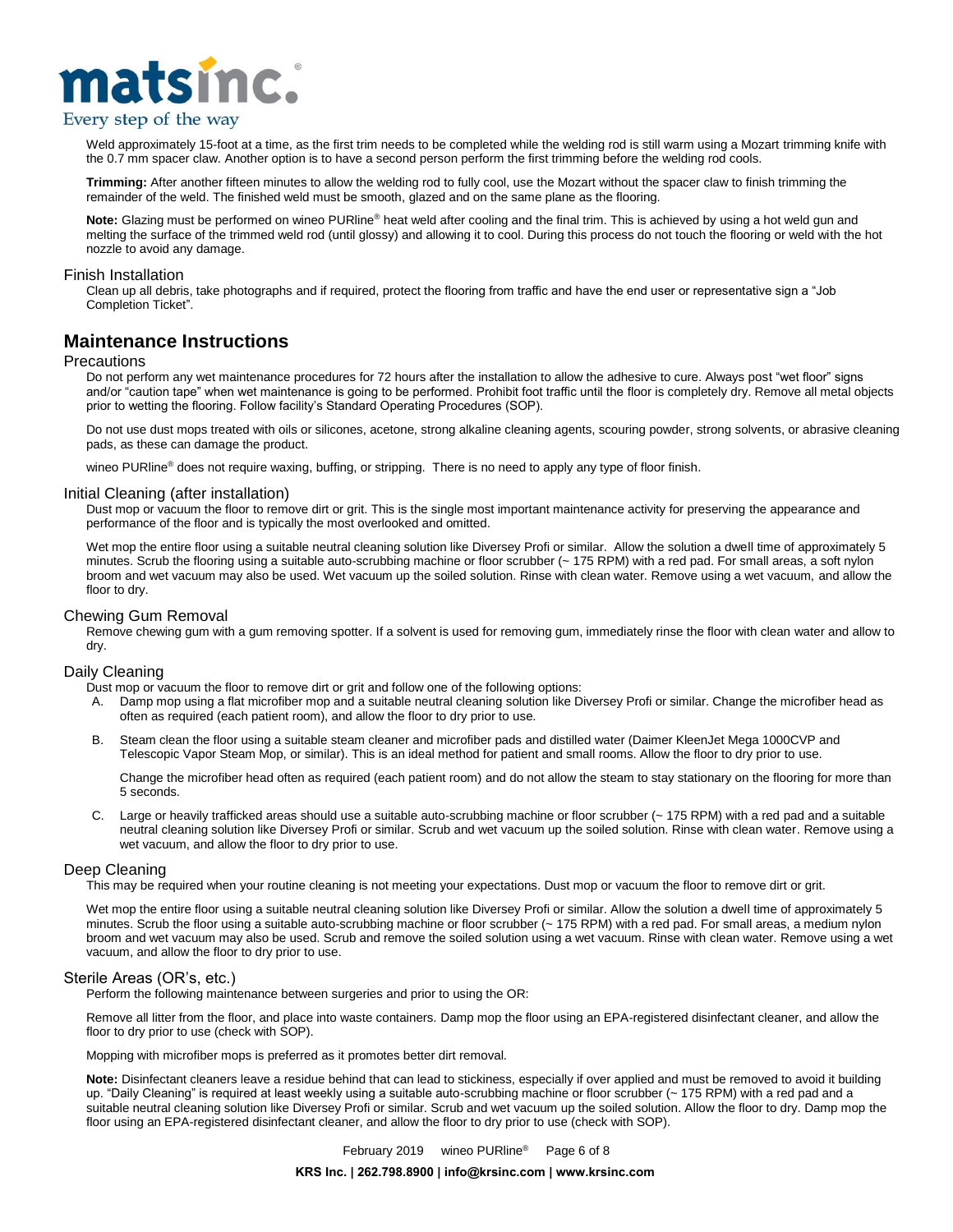

## <span id="page-6-0"></span>**Limited Warranty**

Mats Inc. ("SELLER") warrants that wineo PURline® (the "Product") sold to the first end user ("END USER") will be free of manufacturing defects in materials provided that Product is stored, installed, and maintained strictly in accordance with the SELLER's instructions for a period as provided in Section IV of this Limited Warranty.

Receipt and installation of the Product constitutes acceptance of this Limited Warranty and all of its terms, conditions, limitations, and disclaimers. This Limited Warranty applies only to installations sold to the first END USER of the Product and becomes void on the transfer or sale of the Product or the use of the Product by any party other than END USER.

#### I. Installation and Maintenance Requirements

This Limited Warranty applies only if:

The Product is installed on a properly prepared subfloor as detailed within the product installation instructions and ASTM F710 Standard Practice for Preparing Concrete Subfloors to Receive Resilient Flooring; and

The Product is installed properly following the published installation instructions by professional flooring installers experienced at installing commercial resilient floor covering products and having sufficient professional liability insurance coverage (aka Errors and Omissions Insurance) for the project; and

The Product is maintained according to the SELLER's instructions furnished to END USER at the time of purchase; and The Product is not misused or abused, and there is no evidence of mishandling, neglect, modification or repair without the approval of SELLER or damage done to the product by anyone other than SELLER.

#### II. Method for Obtaining Warranty Service

To obtain a replacement product under this Limited Warranty, END USER must:

Provide SELLER with a written notice of any alleged defect within the warranty period stated in Section IV and ten (10) days of its discovery; and Ship the photographs of the defective product(s) to SELLER at 179 Campanelli Pkwy., Stoughton, MA 02072 with mailing or shipping charges prepaid ("Warranty Claim Procedures").

#### III. Warranty Service Period

If the Product shall be proved to SELLER's satisfaction to be defective, within the applicable warranty period described below, SELLER's obligations under this Limited Warranty shall be limited to either repairing or replacing the Product, at SELLER's sole discretion, if such defect was caused solely by defective materials. Such repair or replacement shall be the SELLER's sole obligation and END USER's exclusive remedy hereunder and shall be conditioned upon END USER fulfilling its obligations under SELLER's Warranty Claim Procedures. Pursuant to Subsection (A), SELLER's warranty services will specifically include providing END USER with alternative floor covering of comparable quality and/or carry out necessary repairs of the Product to cover the remainder of the warranty period. This includes material cost only and does not include labor.

### IV. Warranty Period

This Limited Warranty of the Product, and any implied warranties provided to END USER by state law not otherwise excluded or disclaimed in this Limited Warranty, apply for ten (10) years, starting from the date of shipment of the Product from SELLER's manufacturing or distribution facilities, including motor drive or other means of transportation.

### V. Exclusions from Warranty

This Limited Warranty does not apply to Product which has been discontinued or to a particular color or design which has been discontinued at the time of sale or to Product sold as seconds or B- grade.

The following is not included under this Limited Warranty:

- 1. Color deviations as compared to physical, printed, and/or electronic representations of the Product;
- 2. Damage caused by improper storage and handling of the Product;
- 3. Product delivered damaged unless the SELLER is notified as soon as the Product is received;
- 4. Damage resulting from inadequate protective matting at entryways including from sand and/or grit;<br>5. Damage or Product failure including adhesive and accessories as a result of either improper subflo
- 5. Damage or Product failure including adhesive and accessories as a result of either improper subfloor preparation, installation or maintenance;
- 6. Damage caused by the failure of any other product from either defect or workmanship including but not limited to moisture mitigation system, primer, leveling or patching compound;
- 7. Damaged caused by exposure to petroleum distillants (solvents, chlorine, acidic chemicals) or industrial oils;
- 8. Damage caused by excessive moisture and alkali in the subfloor (above the published adhesive moisture limit);
- 9. Damage caused by misuse, unreasonable use, abuse and/or negligence, including any indentation to the Product from spiked heels or any heavy point loading in excess of the published static load limit when tested in accordance with ASTM F970;
- 10. Damage caused by furniture, appliances, fixtures, and equipment that is not properly leveled with appropriate protective glides, casters and/or floor protectors;
	- a. Glides must be a minimum of 1" in diameter.
	- b. Glides must be flat, smooth and slightly rounded.
- 11. Damage caused by extended direct exposure to sunlight (UV);

Labor costs for removing and/or re-installing replacement and associated freight costs are not covered under this warranty.

#### VI. Limitations on Warranty

This Limited Warranty is provided by SELLER, and it contains the only express warranty provided to END USER by SELLER. SELLER does not authorize any other person to give any other warranties on SELLER's behalf.

SELLER disclaims any express warranty not provided herein and any implied warranty, guarantee or representation as to performance, quality and absence of hidden defects, and any remedy for breach of contract, which but for this provision, might arise by implication, operation of law, custom of trade or course of dealing, including implied warranties of merchantability and fitness for a particular purpose. SELLER further disclaims any